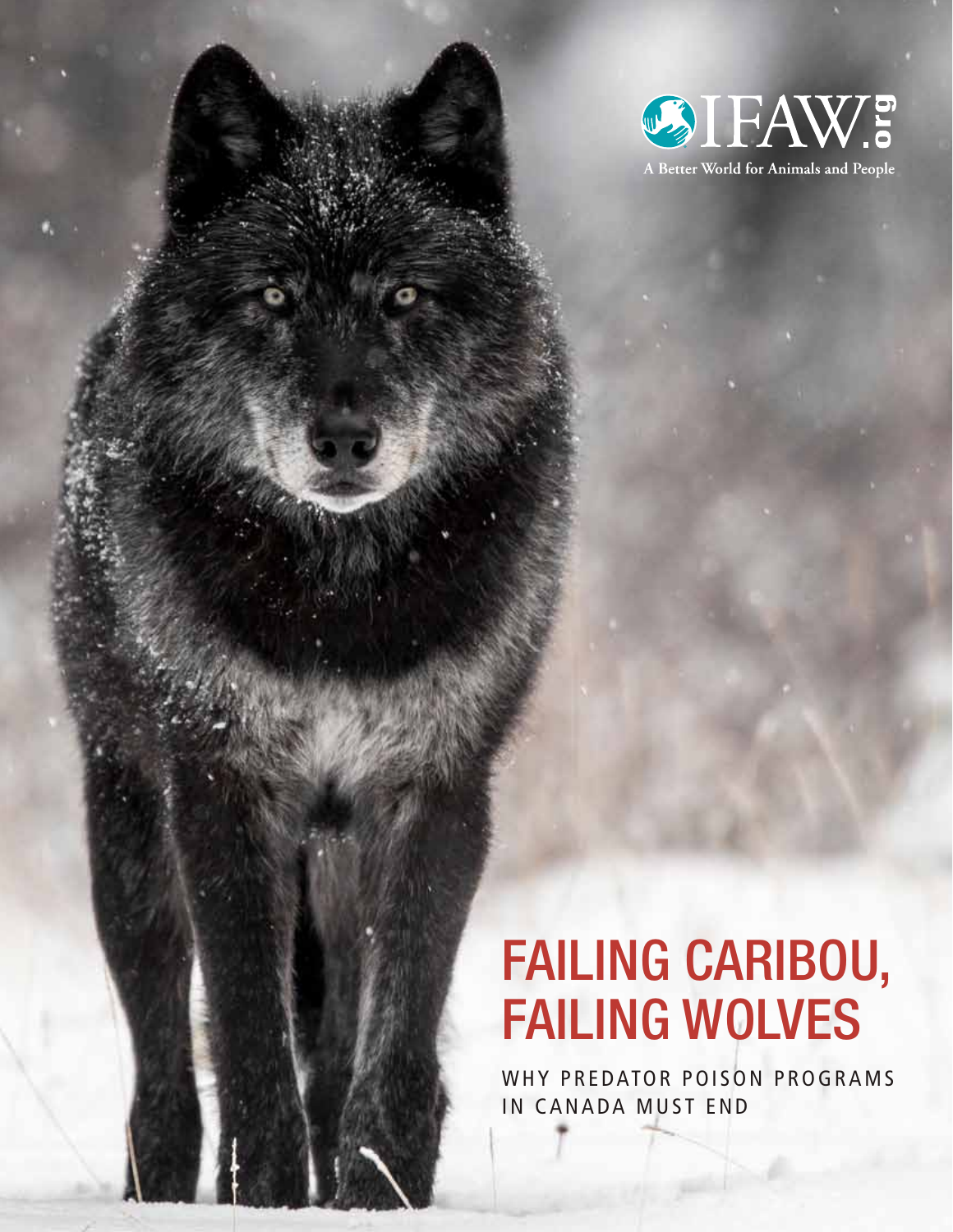

## **INTRODUCTION**

The woodland caribou is a symbol of Canada's boreal north and considered a sacred resource by many Indigenous Peoples. The fate of the woodland caribou is inextricably linked to the health of the boreal forest and its diverse ecosystems. But woodland caribou are under threat. Their numbers have been dwindling in BC and Alberta for decades, victims of large scale habitat loss and alteration by forestry, and the oil and gas industry.

two provinces are being destroyed by aerial shooting, snares and, in Alberta, indiscriminate and inhumane poisoning. In the meantime, caribou habitat continues to be destroyed through forestry and oil and gas development, and most caribou populations continue to decline.2

Efforts to save caribou have had deadly impacts on other species – in particular, wolves. The Government of Alberta has been killing thousands of wolves since 2005 in attempt to buy time for caribou recovery by reducing predation. British Columbia also introduced a wolf kill program in 2015, killing more than 553 wolves in the first four years of the program, with a goal of removing 80% of the wolf population in some regions.1 Wolf packs in these poisoning, has environmental and conservation repercussions that extend far beyond the concerns about inhumane killing of wolves. This report discusses the problems with the current practice of culling wolves in general, and focuses in particular on the Alberta government's practice of poisoning wolves, which is inhumane, indiscriminate, and ineffective.

Killing native wildlife under the guise of conservation is highly controversial, scientifically indefensible, and ethically debatable. The use of indiscriminate killing methods, particularly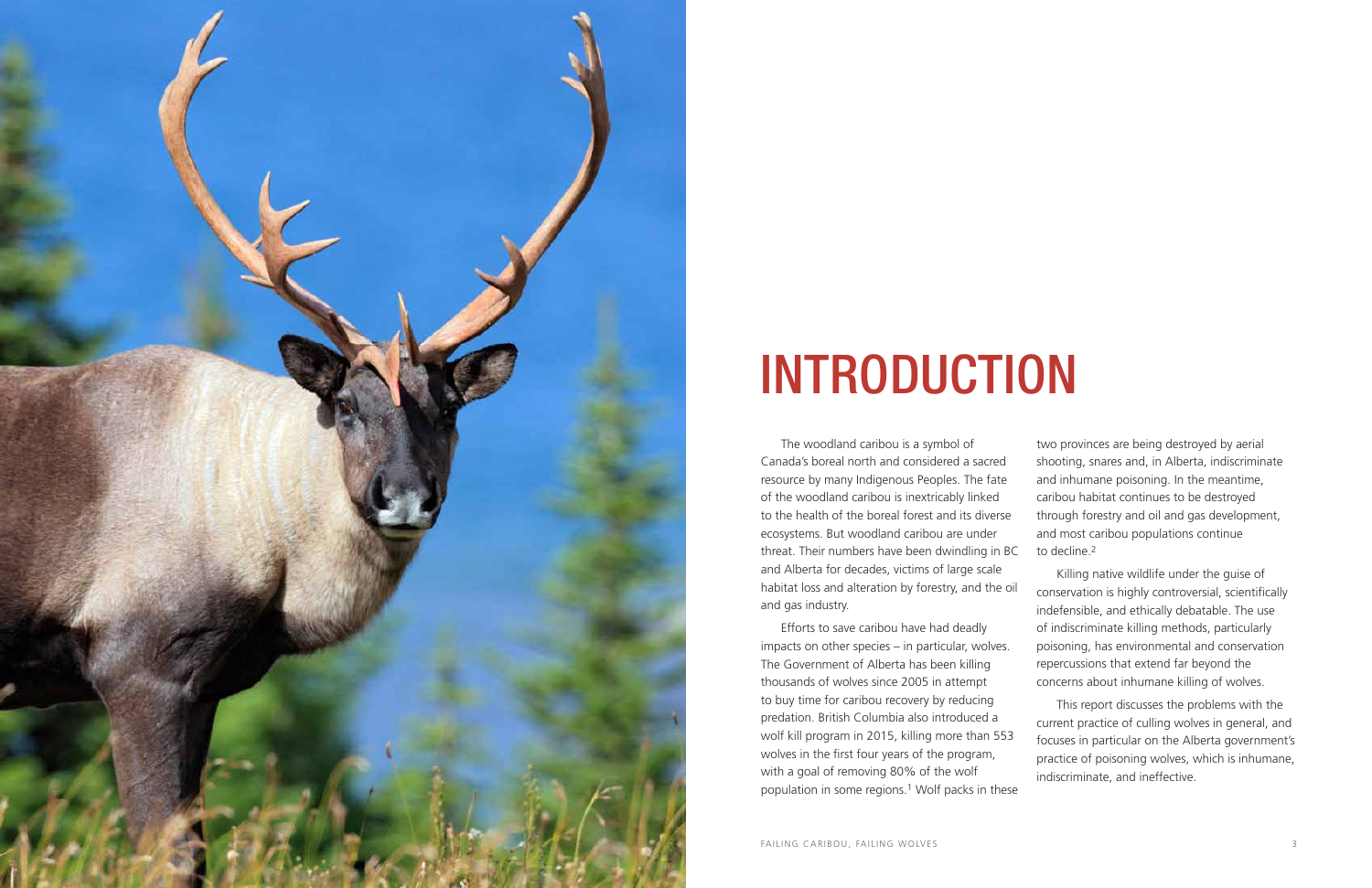We need bold action and fresh thinking for wolves, caribou, and people, so that we may thrive together in the shared place we call home.



# **EXECUTIVE SUMMARY**

In addition, the disruption of a wolf pack's social dynamics caused by killing individual wolves may actually increase wolf populations in an area by increasing reproductive rates and allowing new wolves to colonize a territory. Unless a commitment is made to long-term, total eradication of all caribou predators – which would unquestionably create an ecological disaster – killing wolves will have little long-term impact. Wolves and other predators are a necessary component of healthy boreal forest ecosystems. By removing the weak and vulnerable from a herd, predators such as wolves, bears, and cougars strengthen the genetics and reduce disease, thereby keeping caribou herds strong, healthy, and resilient.

We know that killing wolves is not going to save caribou. Continuing to poison wolves – and countless other animals – so that governments can claim to be doing something to protect caribou, while at the same time allowing critical habitat to be destroyed, is ethically unacceptable, ecologically damaging, and misinforms the public about basic ecological principles.

Poisoning predators is an archaic, outdated practice that needs to stop.

#### Poisoning of wolves is inhumane.

Each winter, wolves are killed in the province of Alberta using poisons approved for use by the federal government. These poisons are widely considered to be inhumane. Strychnine poison results in a prolonged, agonizing death that can take several hours. The use of strychnine to kill wolves is opposed by the American Veterinary Medical Association, the Canadian Veterinary Medical Association, and the American Society of Mammologists, and is in violation of the International Union for Conservation of Nature (IUCN) Wolf Manifesto, of which Canada is a signatory.

### Poisoning of wolves is indiscriminate.

Poison kills far more than the wolves it targets. According to data from the Government of Alberta, between 2005 and 2017 an estimated 230 wolves were killed by poison in the Little Smoky Region, as well as 179 animals of other species. This number includes a grizzly bear, an animal listed as threatened in Alberta. These figures represent only those animals that were found and recorded by scientists in the field. The actual death toll is certainly much higher.

### Culling wolves is ineffective.

Scientists agree that killing wolves through poison or any other means is a temporary solution at best, since the ongoing development and fragmentation of critical caribou habitat – not wolf predation – is the ultimate threat to caribou. A review of lethal predator control programs around the world suggests that culls rarely achieve the desired result of increasing prey species, and often have unintended and undesirable consequences for both target and non-target species.3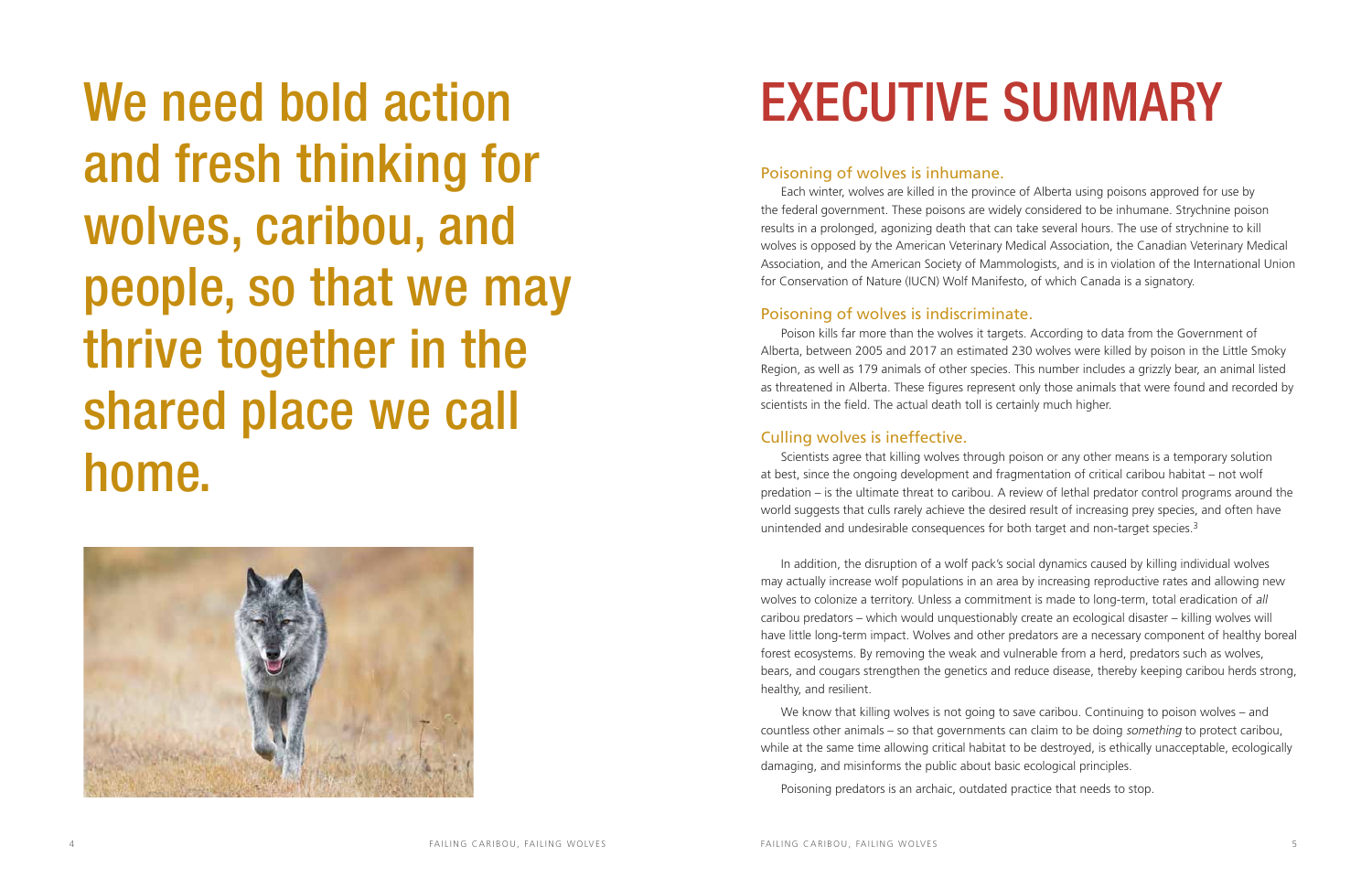

## HUNTING DOWN THE "BIG BAD WOLF"

7

Thankfully, times and attitudes are beginning to change. Wolves are now rightly viewed and understood as an integral part of our ecosystems and landscapes, and are being reintroduced and given protection in areas where they were previously eradicated. But the misunderstanding and fear of wolves, and strong resistance to sharing our landscape with them, remains strong in some parts of Canada and the United States. 4 The governments of Alberta and British Columbia (BC) are the only two provinces continues. Elsewhere in Canada, wolf culls have been discontinued over the years. The Northwest Territories stopped poisoning wolves in 1964, 6 and the Yukon cancelled a wolf cull program in 1997 after a 15-year cull was determined to be ineffective and at an unacceptably high cost to taxpayers. 7 More recently, the Government of Ontario scrapped a plan to ease wolf and coyote hunting regulations, faced with inadequate science to demonstrate that wolf predation was the primary cause of moose declines.<sup>8</sup>

In days gone by, killing predators was our first response to animals that were considered a threat to ourselves or our livestock, or as a competitor for resources. Wolves – long demonized in fables and folklore – were viewed as vermin, a menace to be eliminated.

in Canada that continue to disrupt natural

ecosystems with wolf control programs. For decades, these governments have implemented heavy handed wolf culls in attempt to buffer the decline of specific woodland caribou herds, declines caused by habitat loss.<sup>5</sup> These culls have had little or no success in securing caribou numbers, primarily because habitat degradation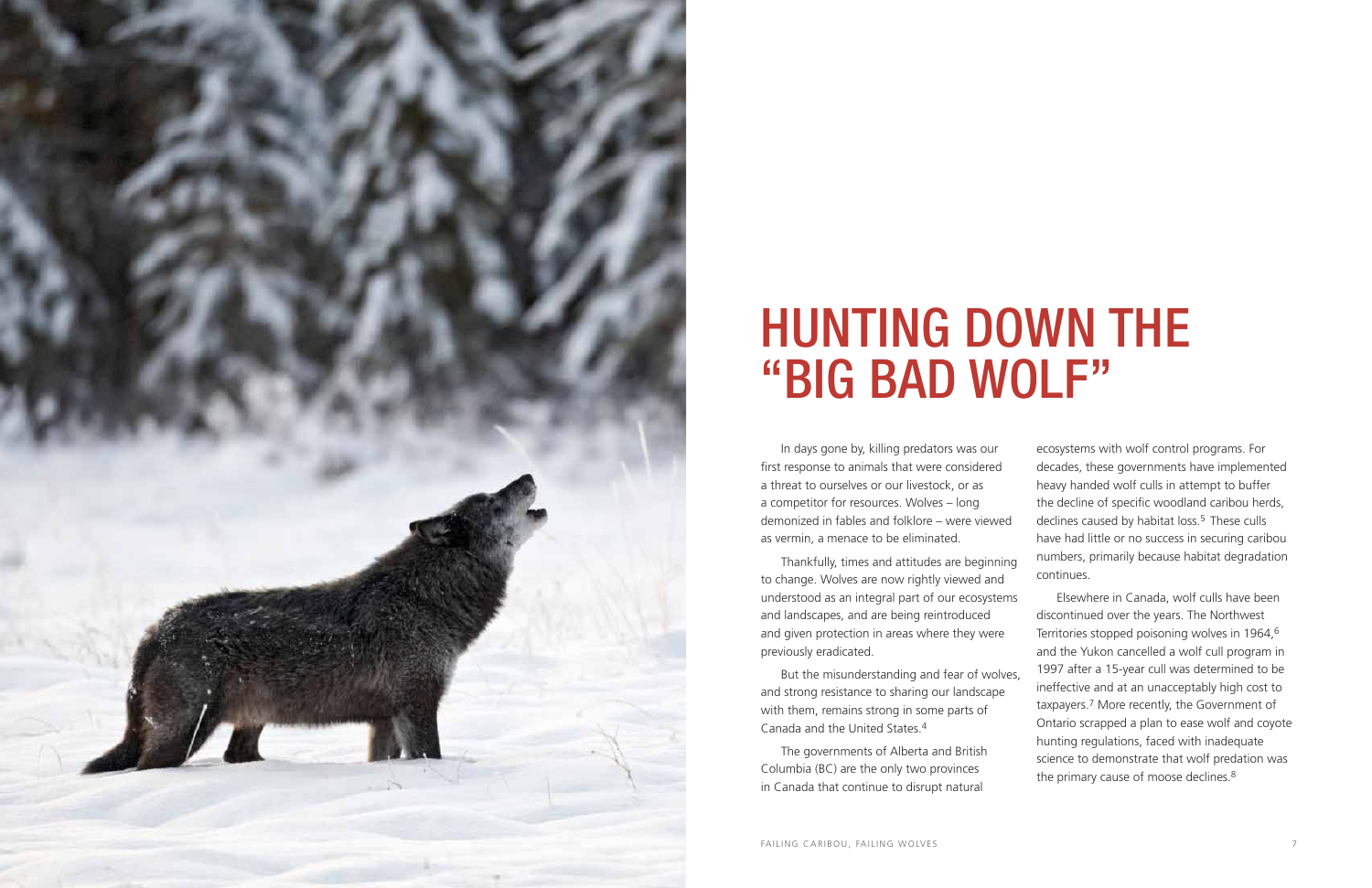The three main methods of wolf control currently used are aerial gunning, snaring, and poison. Bounties have also been introduced in several municipalities to further incentivize the killing of wolves.14

wolf killing program was kept hidden from the Canadian public. But in 2014, the government program was revealed, to widespread concern and condemnation.<sup>13</sup> Today, there continues to be little transparency in current wolf control programs and much of the available information has been revealed only through requests for data made under Alberta's Freedom of Information and Protection of Privacy Act. Although the total number of wolves (and other animals) killed to date has not been disclosed by any provincial government, a minimum estimate of 1400 wolves were killed through various methods in the Little Smoky caribou range alone between 2005 and 2018. are also radio-collared and released. The collared wolf will then lead the gunner to the rest of its wolf pack, and they will be shot.15 Neck snares are also an approved and legal part of the wolf control program. In addition to causing immense suffering, snaring is particularly harmful as it also kills a large number of nontarget species, with at least 676 non-target animals reported between 2000-2012 in caribou range zones, including 163 cougars, 3 grizzly bears, 70 lynx, 12 black bears, 12 moose, 173 fisher – and 2 caribou!<sup>16</sup> The third killing method, the use of poison

In Alberta and British Columbia, wolves are gunned down from planes or helicopters. Known as air-wolfing, animals are chased and shot from the air, or on the ground once they collapse from



exhaustion. Individuals known as Judas wolves

baits, is perhaps the most insidious. Poisoning predators involves the killing of healthy animals such as moose which are used as draw baits to attract wolves. The consumption of poison results in a long and painful death, and because poisons are indiscriminate they kill a large number of predators and scavengers. In addition, poisons may persist in the landscape for an extended period of time, traveling down the food chain.

The governments of Alberta and BC are conducting large-scale campaigns to kill thousands of wolves, in a desperate and misguided attempt to protect small, isolated, and endangered herds of woodland caribou. But predation by wolves is not the primary threat to these caribou. Scientists agree that the real threat to this vulnerable and elusive species is habitat loss and fragmentation, primarily from forestry and petroleum development.

The powerful oil and gas industry is the economic lifeblood of the province of Alberta, and the biggest supplier of foreign oil to the United States.<sup>9</sup> Alberta's energy industry produces 27% of Canada's GDP, 80% of Canada's oil and 67% of our natural gas. It is also the largest supplier of natural gas and oil to the US.10 Despite the fact that energy development is one of the leading threats to biodiversity and ecosystem services worldwide, the Alberta Department of Energy's policy is to maximize value from oil and gas production.11 Human disturbance impacts an estimated 74% of the caribou range in Alberta,12 and it will take decades for boreal forests to recover enough

to provide adequate habitat for caribou. The challenge of protecting endangered caribou and boreal biodiversity, while developing a globally important energy industry and protecting jobs comes with no easy answers.

For provincial governments tasked with protecting endangered species, as required under the federal Species At Risk Act, it is not an enviable position to be in. Recovery actions have been widely criticised as being inadequate, and have relied on wolf control as a short-term solution.

#### Wolves and Caribou

Wolves eat a wide variety of prey species, including mice, beaver and rabbits, but ungulates such as moose, deer, elk and caribou make up about 80% of their diet.

If wolves eat caribou, "common sense" dictates that killing wolves should increase the number of caribou. It seems simple on the surface, but the reality is far more complex.

Since 2005, culling wolves has been the main caribou recovery measure taken by the provincial government of Alberta. For almost a decade, the





#### WHY ARE WE KILLING WOLVES IN WESTERN CANADA?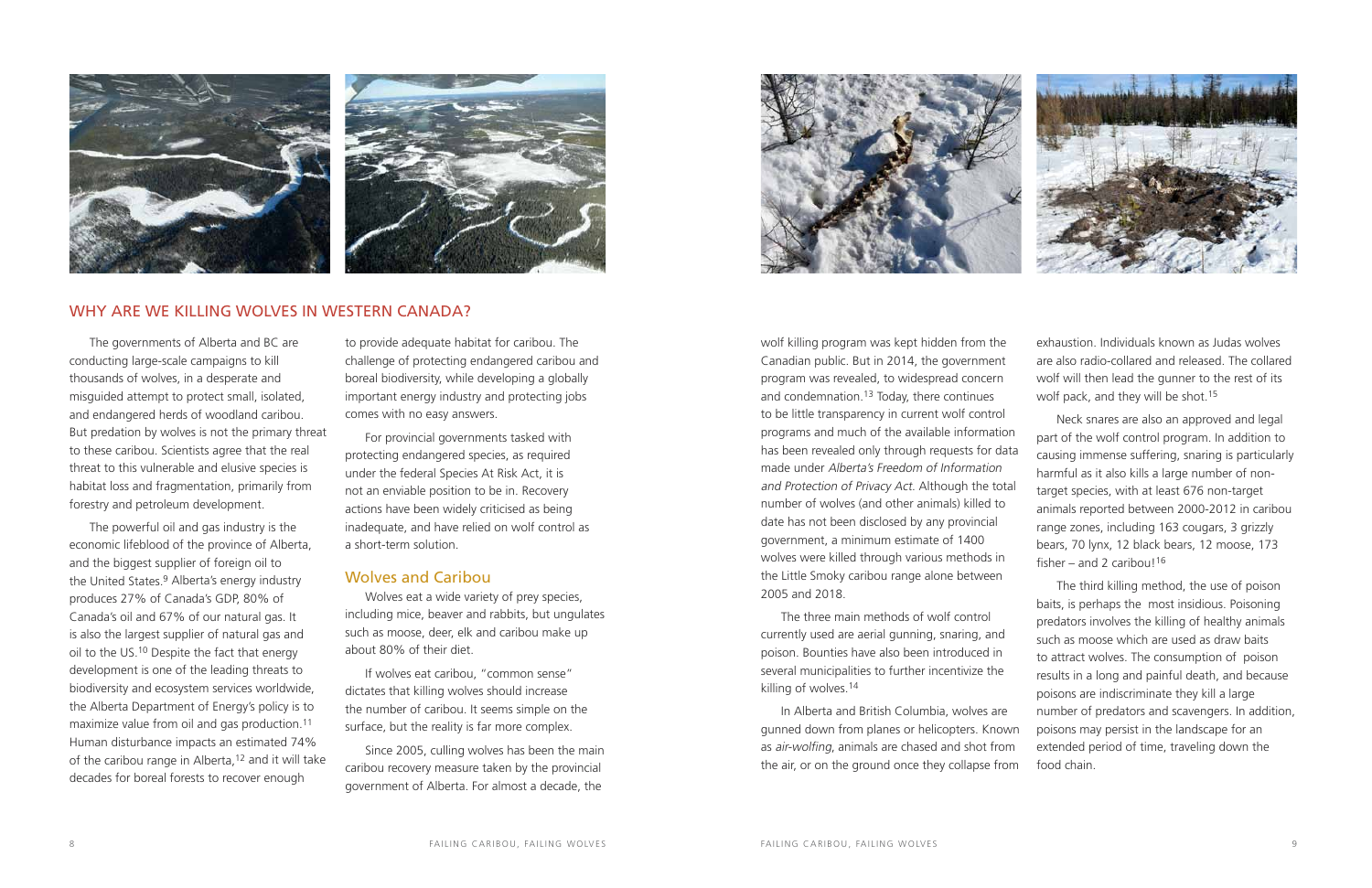Death by strychnine is slow, painful and inhumane. Strychnine poison is not considered an acceptable form of euthanasia by the Canadian Council on Animal Care, the American Veterinary Medical Association, the Canadian Veterinary Medical Association or the American Society of Mammalogists, and is in violation of the International Union for Conservation of Nature (IUCN) Wolf Manifesto, of which Canada is a signatory.18 An analysis of twelve wolf management methods being considered in the Northwest Territories ranked poisoning last in terms of humaneness and welfare.19

Non-target animals such as coyotes, foxes, bald eagles, fishers, wolverines, and ravens may be attracted to the bait and consume the poison.20 In the Little Smoky region of Alberta, the use of strychnine to cull wolves has killed 11 different non-target species, including the bald and golden eagle, grey jay, raven, fox and coyote, grizzly bear, lynx, marten, fisher and skunk.21 Strychnine baiting has contributed to the extirpation of the fisher and wolverine in parts of Alberta, the decimation of the now endangered swift fox, and the local extirpation of American badgers, now listed as a species of special concern.<sup>22</sup>

#### Poison kills more than wolves

The use of strychnine is indiscriminate and kills many non-target species that consume the poisoned bait, or through secondary poisoning from scavenging on carcasses. The killing chain of poison extends far beyond the wolves for which it is intended.

At each bait station, a healthy moose or other ungulate is killed and brought to the site. This draw bait is not itself poisoned, but ten to twelve strychnine-laced poison pieces of meat baits are buried in the snow surrounding the carcass.



Determining how many non-target animals are killed by poisoning is difficult. Animals that have consumed poison will often disperse, burrow, or hide in the undergrowth in the hours it may take before death. In addition, deep winter snowcover makes searching for carcasses next to impossible. Between 2005 and 2017, 230 wolves were reported killed by poison in Little Smoky, and at least 253 other "non-target" animals were also killed, including lynx, coyotes, foxes, fishers, and ravens.23





#### Poison

The widespread opposition to poisoning from scientists, veterinarians, and the public, comes with good reason. Like snaring, the use of poisons to kill wolves – and other wildlife - is extremely inhumane and indiscriminate, killing far more than the wolves it is set out for.

The use of poisons to kill wildlife has been banned or voluntarily abandoned throughout most of Canada. Alberta and Saskatchewan are the only remaining Canadian provinces registered to use poison to kill large mammals such as wolves, coyotes, and bears. Poisons such as strychnine, sodium cyanide, and Compound 1080 may be used in these provinces to kill various species of wildlife on public or private land if deemed a threat to endangered species, livestock or an inconvenience to agriculture.

Poisons are used across Canada with various degrees of public access for pest control on private land. But only the government of Alberta is registered to use poison to kill native wildlife on public land, and wolf poisoning is a major component of their caribou recovery strategy.

Strychnine, specifically, is registered for use by Alberta's Fish and Wildlife Division to kill wolves, coyotes and black bears. Strychnine-bait traps are set near caribou herds for Alberta's wolf kill programme, with about 15-20 bait stations active at any given time during the mid to late winter, generally between January and March.

Strychnine is a bitter, odourless, crystalline powder. It is a neurotoxin that attacks the central nervous system. It is soluble in water, persistent in soil and has the potential for bioaccumulation. Strychnine is a potent poison to all animals including humans.

There is no antidote to strychnine poisoning. Victims do not lose consciousness immediately, but first succumb to tremors and full body seizures, which become more severe and longer lasting as the poison becomes absorbed into the system. Symptoms include anxiety, muscle stiffness, convulsions, panting, and vomiting, increasing in severity and coinciding with extreme pain and suffering.17 The victim will eventually lose consciousness and die from asphyxiation or exhaustion. Death can occur from 30 minutes up to 24 hours, depending on the dose consumed.

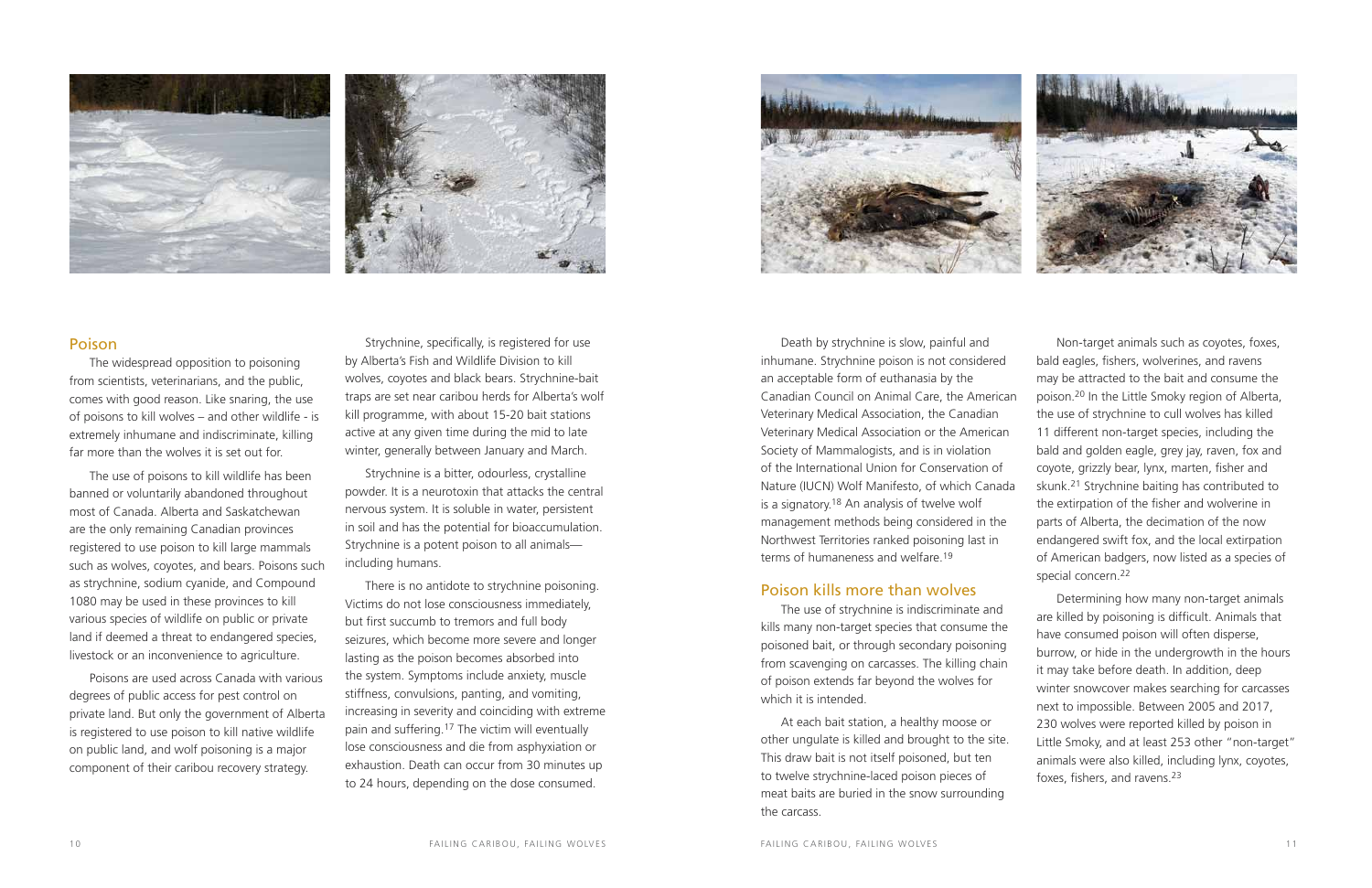Habitat destruction and heavy culling of packs creates high levels of dysfunction within wolf communities, breaking apart pack structure, creating less cohesive groups, lone wolves or several small packs instead of a single large one. A larger pack is divided into several smaller packs, each producing pups and resulting in a population increase.

If wolf numbers are reduced and their primary prey (deer, elk, moose) population is high, wolf packs will recover in response to the available prey base – this is called compensatory reproduction. Exterminating an entire wolf pack often results in increased resource availability for surrounding wolves. The vacated territory is soon occupied by the redistribution of neighbouring pack members, as they form new breeding pairs after the disruption of their social structure.25

Ecologists are quick to point out that there is little scientific justification for culling wolves. Even those scientists conducting the killing program admit the cull could, at best, only hope to buy time to allow implementation of longterm, caribou recovery strategies.<sup>24</sup>

### Ecological and Physiological impacts of Hunting

Wolves are keystone species within the various ecosystems in which they live. They are an ecologically important predator that hunts large ungulates such as moose, elk, deer, and caribou across a wide range of habitats. Prey are often targetted based on their vulnerability, often weakness from an injury or disease. Predation by wolves can prevent or reduce the occurrence of diseases such as tuberculosis, or tick infestations.

Hunting wolves also has physiological implications that could change their evolution. Wolf populations that are disrupted by hunting experience high levels of stress hormones that could lead to changes in immune systems, disorders, and genetic affectations passed down by DNA.26

#### Culling is ineffective.

Killing wolves to try and save caribou is a short-term measure with little chance of success. But for a government operating in fear of the backlash that could be provoked by imposing limits on industry, and faced with time periods required for habitat restoration that exceed several election cycles, it is a decision that is relatively cheap and easy to implement. And it continues today, despite the lack of scientific evidence to suggest it will benefit caribou recovery in any meaningful way.

Culling wolves is described as a "tool in the toolbox" in the strategy to save caribou, but it is arguably the least effective. The basic logic of culling — that killing predators will result in an increase in their prey — oversimplifies the workings of complex ecosystems and ignores the main threats to boreal caribou. In the short term, killing wolves often means more wolves in an area, due to increased reproduction and immigration.

Culling wolves means disrupting their social hierarchy, a hierarchy which actually limits their reproduction. A healthy, stable wolf pack is essentially a family, comprised of a breeding pair, sometimes sibling, cousins, elder postreproductive individuals, and a few offpsring: two-year olds, yearlings and new pups of the year. Most of these wolves never breed. However, when this family structure is disrupted, the tight social control inhibiting reproduction falls away, and individual wolves begin reproducing.

### **WARNING** & POISON& **Please Take Notice DEADLY POISON BAITS have been set in this locality under the** Grection of Alberta Sustainable Resource Development is order<br>for control website Resource Development is order<br>for control webves and to control wolves and coyotes YOU ARE WARNED TO KEEP YOUR DOGS AWAY FROM THESE BAITS Removing or interfering with the baits is unlawful. Offenders will be prosecuted. THE ALBERTA DEPARTMENT OF SUSTAINABLE **RESOURCES DEVELOPMENT (FISH AND WILDLIFE** DIVISION) REQUEST THE CO-OPERATION OF THE PUBLIC IN THIS EFFORT TO MANAGE WOLVES AND COYOTES. diberta **SUSTAINABLE** WA 53 (0206) **RESOURCE** *DEVELOPMENT*



#### Ani mals reported killed b y strychnine in Little Smoky, A B, 2012-2017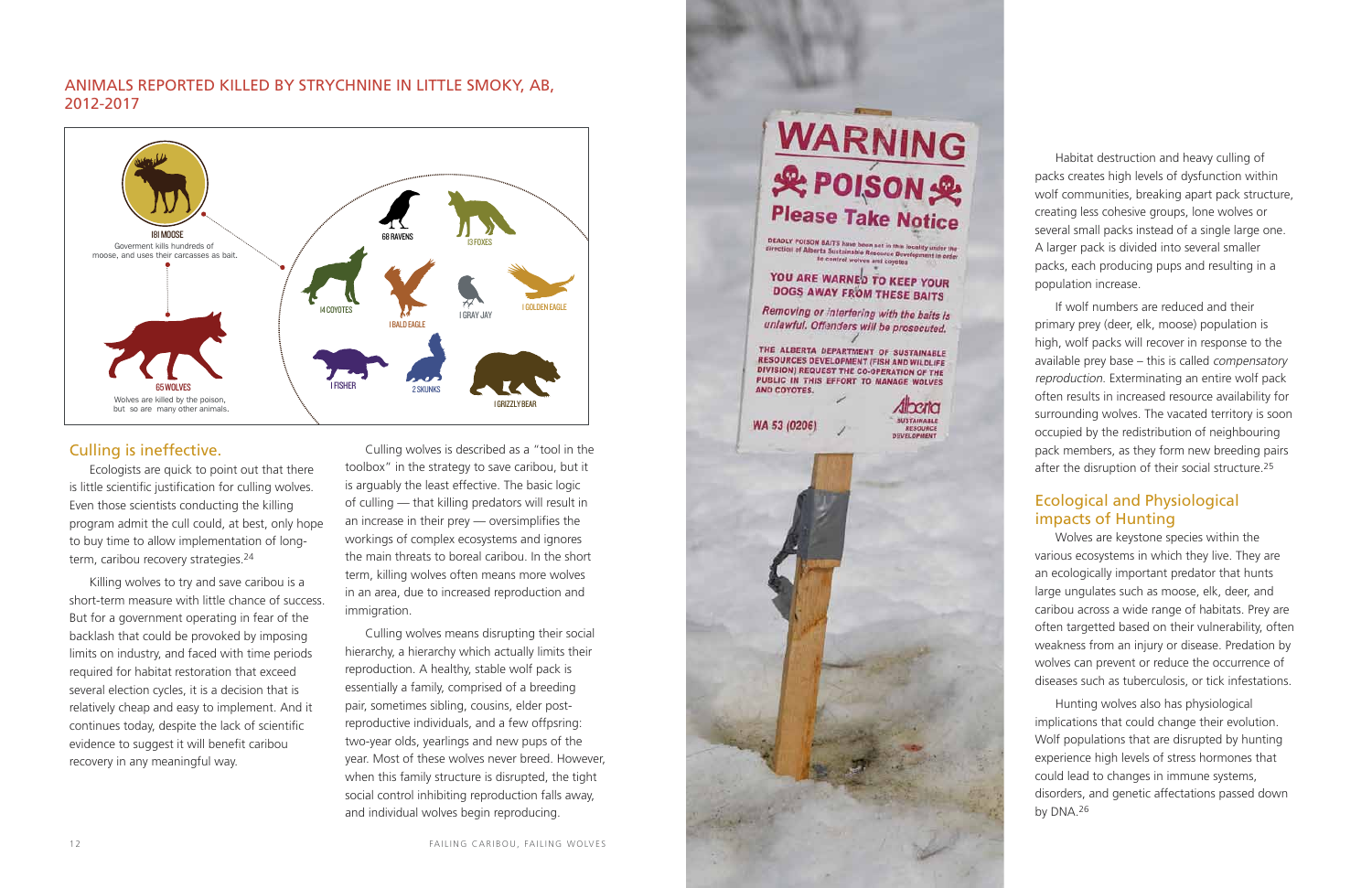Traditional Ecological Knowledge also notes the importance of predators for the health of caribou, with the role of wolves sometimes referred to as that of the "doctor".27

… we can't blame the wolf… But the wolf is just like a doctor for caribou. If the wolf it doesn't bother caribou then he will die off. They kill only the one that are sick, they'd known that they're sick so they kill them; that's the – that's the way the wolf are doing…<sup>28</sup>

A legend from the Keewatin Nation also highlights the importance of the relationship between wolves and caribou:

## The Importance of wolves and Caribou **TO FIRST NATIONS**

There was a man and a woman, nothing else on the Earth walked or swam or flew. And so the woman dug a big hole in the ground and she started fishing in it. And she pulled out all of the animals. The last animal she pulled out was the caribou. The woman set the caribou free and ordered it to multiply. And soon the land was full of them. And the people lived well and they were happy. But the hunters only killed those caribou that were big and strong. And soon all that was left were the weak and the sick. And the people began to starve. And so the woman had to make magic again, and this time she called Amorak, the spirit of the wolf, to winnow out the weak and the sick, so that the herd would once again be strong. The people realized that the caribou and the wolf were one, for although the caribou feeds the wolf, it is the wolf that keeps the caribou strong.<sup>29</sup>

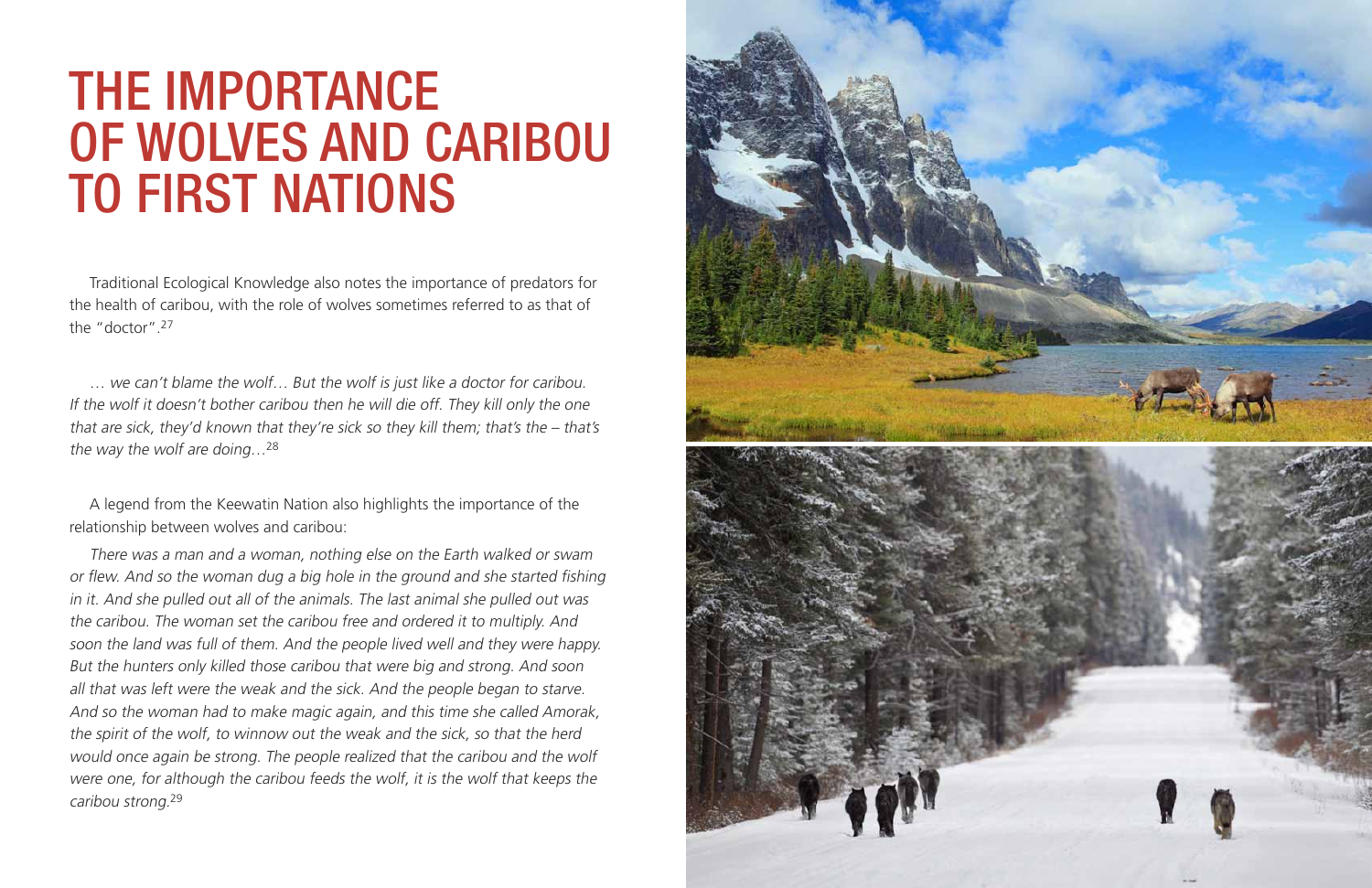Culling wolves is not a viable long-term solution to caribou recovery. At best, it is a "band-aid solution", and one that is increasingly unacceptable to Canadians.31 At worst, it disrupts wolf social structures, causes pain and suffering to thousands of sentient animals, and further disturbs already damaged ecosystems. Rigorous and aggressive caribou habitat protection and restoration - not predator culls – are required to protect both caribou and their habitat.

- **Inhumane**: the use of poisons violates the standards for humane death and is prolonged and painful
- **Indiscriminate**: Poison harms everything that consumes it, not only wolves, but other birds and mammals, including endangered and threatened species
- • **Ineffective**: Culling is ineffective at increasing caribou numbers in absence of habitat restoration. Even the government

The Government's use of poison to kill wolves – and other wildlife – needs to stop immediately. Poisoning wildlife is:

biologists conducting the program admit it will not ensure caribou recovery; at best it is a temporary measure to buy time for other measures to take effect.

Killing wolves is not an effective or long-term solution to protect caribou, and can cause more problems by further disrupting already damaged ecosystems. Rather than promoting ways in which humans and wildlife can thrive together, culling has been found to actually decrease human tolerance for wolves and increase instances of poaching.32 Policies of culling, bounties, and poisoning send a message that wolves are pests with little value, and that the indiscriminate killing wildlife with little respect is acceptable.

### Culling is bad wildlife policy.

Culling predators is an outdated approach to wildlife management, one that is not supported by science. Culling is bad for wolves, bad for caribou, bad for ecosystems and bad for our relationship with wild animals and the places we call home.

Wolf culls are inhumane, indiscriminate, and ineffective.

"Pretending we can continue to conserve everything, and asking wolves to pay the price while energy development continues, is not only ethically and morally wrong, it is extremely poor conservation policy".

Hebblewhite 2017<sup>30</sup>

# **CONCLUSION**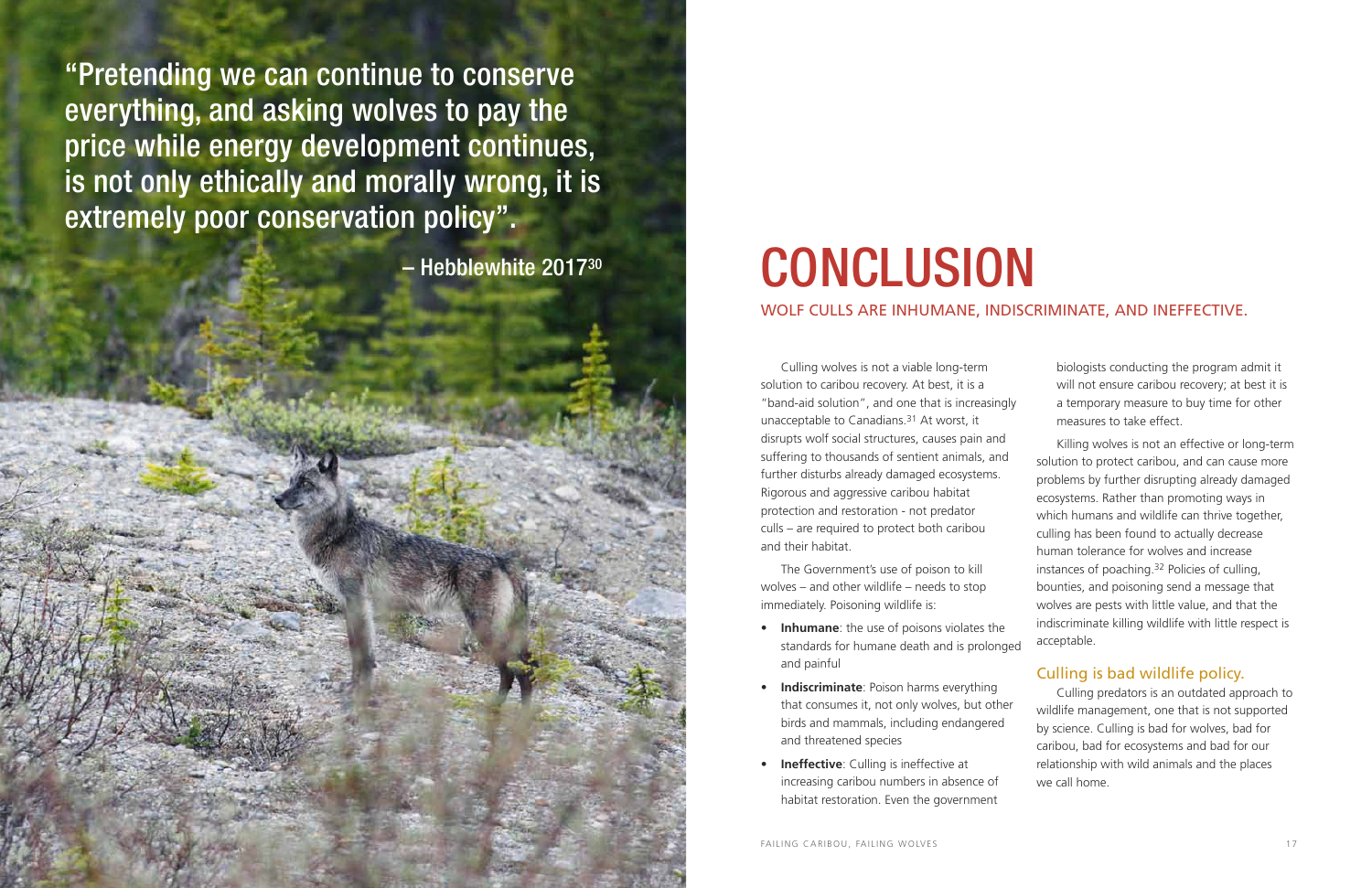- 1. Wakefield, J. (2017). Three years in, is the B.C. wolf cull working? The Dawson Creek Mirror. Dawson Creek. https:// www.dawsoncreekmirror.ca/dawson-creek-news/three-years-in-is-the-b-c-wolf-cull-working-1.10184739
- 2. As of 2017, eleven of fifteen Alberta populations are in decline, 4 are stable. AB Government Dec 2017 Draft Provincial Caribou Range Plan; (2017). Canada-British Columbia Southern Mountain Caribou (Central Group) Protection Study: 113.
- 3. Bowen, W. D. and D. Lidgard (2013). "Marine mammal culling programs: review of effects on predator and prey populations." Mammal Review 43(3): 207-220.
- 4. Musiani, M. and P. C. Paquet (2004). "The Practices of Wolf Persecution, Protection, and Restoration in Canada and the United States." BioScience 54(1): 50-60.
- 5. Paquet, P. C. and S. Parr (2017) "B.C. government scientists admit wolf cull is inhumane, then propose to expand it." Canada's National Observer. https://www.nationalobserver.com/2017/02/01/news/bc-government-scientists-admit-wolfcull-inhumane-then-propose-expand-it
- 6. McLaren, A. (2016). Wolf Management Programs in Northwest Territories, Alaska, Yukon, British Columbia, and Alberta: A Review of Options for Management on the Bathurst Caribou Herd Range in the Northwest Territories, Government of Northwest Territories: 50. https://www.enr.gov.nt.ca/sites/enr/files/149\_file.pdf
- 7. Hayes, B. (2010). Wolves of the Yukon, Wolves of the Yukon Publishing.
- 8. Ellis, G. (2016) "Ontario withdraws proposals to ease wolf, coyote hunting regulations."https://www.cbc.ca/news/ canada/thunder-bay/wolves-mnrf-hunting-coyotes-1.3522065
- 9. Hebblewhite, M. and D. Naugle (2011). "Energy Development and Wildlife Conservation in Western North America."
- 10. Alberta, G. o. (2017) "A.S. Alberta Relations." http://economic.alberta.ca/documents/US-AB. pdf?0.13762668382764653
- 11. McCuaig-Boyd, M. (2018). Energy Business Plan 2018-21: 7. https://open.alberta.ca/dataset/2bf1b608-8e3b-4bc9- 854e-23d19bbecbdc/resource/a238daa7-1513-4ac0-841e-d512d73a9c16/download/energy.pdf
- 12. Environment Canada. 2012. Recovery Strategy for the Woodland Caribou (Rangifer tarandus caribou), Boreal population, in Canada. Species at Risk Act Recovery Strategy Series. Environment Canada, Ottawa. xi + 138pp.
- 13. See https://www.raincoast.org/2015/01/alberta-wolf-slaughter/
- 14. Municipal District of Bonnyville No. 87, Alberta (2017). Wolves & Coyotes. https://md.bonnyville.ab.ca/135/Coyotes-Wolves
- 15. Alberts, E.C. 2016. Wolf kept alive year after year so government can kill his friends. The Dodo, March 3 2016. https:// www.thedodo.com/judas-wolf-canada-1634797811.html
- 16. http://wolfawarenessinc.org/put-an-end-to-snare-use/
- 17. Khan, S. A. and M. K. McLean (2010). Epidemiology and management of strychnine poisoning. Veterinary Medicine. June 2010.
- 18. Proulx, G., R. K. Brook, M. Cattet, C. Darimont and P. C. Paquet (2015). "Poisoning wolves with strychnine is unacceptable in experimental studies and conservation programmes." Environmental Conservation 43(01): 1-2.

19. Wolf Feasibility Assessment Technical Working Group. 2017. Wolf Technical Feasibility Assessment – Options for managing wolves on the range of the Bathurst barren-ground caribou herd. Unpublished Report. GNWT, NSMA, TG, WRRB, Yellowknife, NT. https://www.wrrb.ca/sites/default/files/FINAL%20Wolf%20Feasibility%20Assessment%20-%20

20. Proulx, G. (2016). The War on Predators in Western Canada kills Martens, Fishers, and Wolverines. Newsletter Martes Working Groups 22:4-5; Wobeser, G, T. Bollinger, F.A. Leighton, B. Blakely and P. Mineau. (2004). Secondary Poisoning of Eagles Following Intentional Poisoning of Coyotes with Anticholinesterase Pesticides in Western Canada. Journal of

22. Proulx, G., Brook, R.K., Cattet, M., Darimont, C., and Paquet, P. (2016). Poisoning wolves with strychnine is unacceptable in experimental studies and conservation programmes. Environmental Conservation, 43(1), 1-2.

23. https://www.huffingtonpost.ca/sheryl-fink/canada-must-stop-poisoning-predators-pets-and-other-wildlife\_a\_23246909/;

24. Hervieux, D. Hebblewhite, M., Stepnisky, D., Bacon, M., and Boutin, S. Managing wolves (Canis lupus) to recover threatened woodland caribou (Rangifer tarandus caribou) in Alberta. 2014. Canadian Journal of Zoology 92(12): 1029-

25. Borg, B.L., S.M. Brainerd, T.J. Meier, and L.R. Prugh. (2015). Impacts of breeder loss on social structure, reproduction

- 10nov17.pdf
- Wildlife Diseases 40(2): 163-172.
- 21. http://wolfawarenessinc.org/wildlife-death-toll-in-albertas-little-smoky-caribou-range-climbs/
- doi:10.1017/S0376892915000211
- http://wolfawarenessinc.org/wildlife-death-toll-in-albertas-little-smoky-caribou-range-climbs/
- 1037. https://doi.org/10.1139/cjz-2014-0142
- and population growth in a social canid. Journal of Animal Ecology 84(177-187).
- hunting pressure. Functional Ecology 29 (3): 247-356.
- 2010. Pp 48.
- barrenground-caribou-parlee-thorpe-2013&category\_slug=relevant-documents&Itemid=697
- 
- industry. Biological Conservation, 206:102-111
- 31 August 2017. https://www.cbc.ca/news/canada/british-columbia/bc-caribou-wolf-cull-1.4269660
- Proc. R. Soc. B 283: 20152939. http://dx.doi.org/10.1098/rspb.2015.2939

26. Bryan, H.M. et al. (2015). Heavily hunted wolves have higher stress and reproductive steroids than wolves with lower

27. Padilla, E. and G. Kofinas. (2010). Documenting Traditional Knowledge of Caribou Leaders for the Porcupine Caribou Herd in Dawson City, Old Crow, & Fort McPherson. Report to the Porcupine Caribou Management Board. November 1,

28. Parlee, B., N. Thorpe and T. McNabb (2013). Traditional Knowlege: Barren-ground Caribou in the Northwest Territories. University of Alberta: 95.http://www.srrb.nt.ca/index.php?option=com\_docman&view=download&alias=1349-tk-of-

29. Inuit proverb, stressing the interrelationship between predator and prey. From: F. Mowat (1979). Never Cry Wolf.

30. Hebblewhite, H. (2017). Billion dollar boreal woodland caribou and the biodiversity impacts of the global oil and gas

31. Britten, L. (2017). Forget wolf culls: researcher says more moose and deer hunting would help B.C. caribou. CBC News.

32. Chapron G, Treves A. (2016). Blood does not buy goodwill: allowing culling increases poaching of a large carnivore.

## REFERENCES